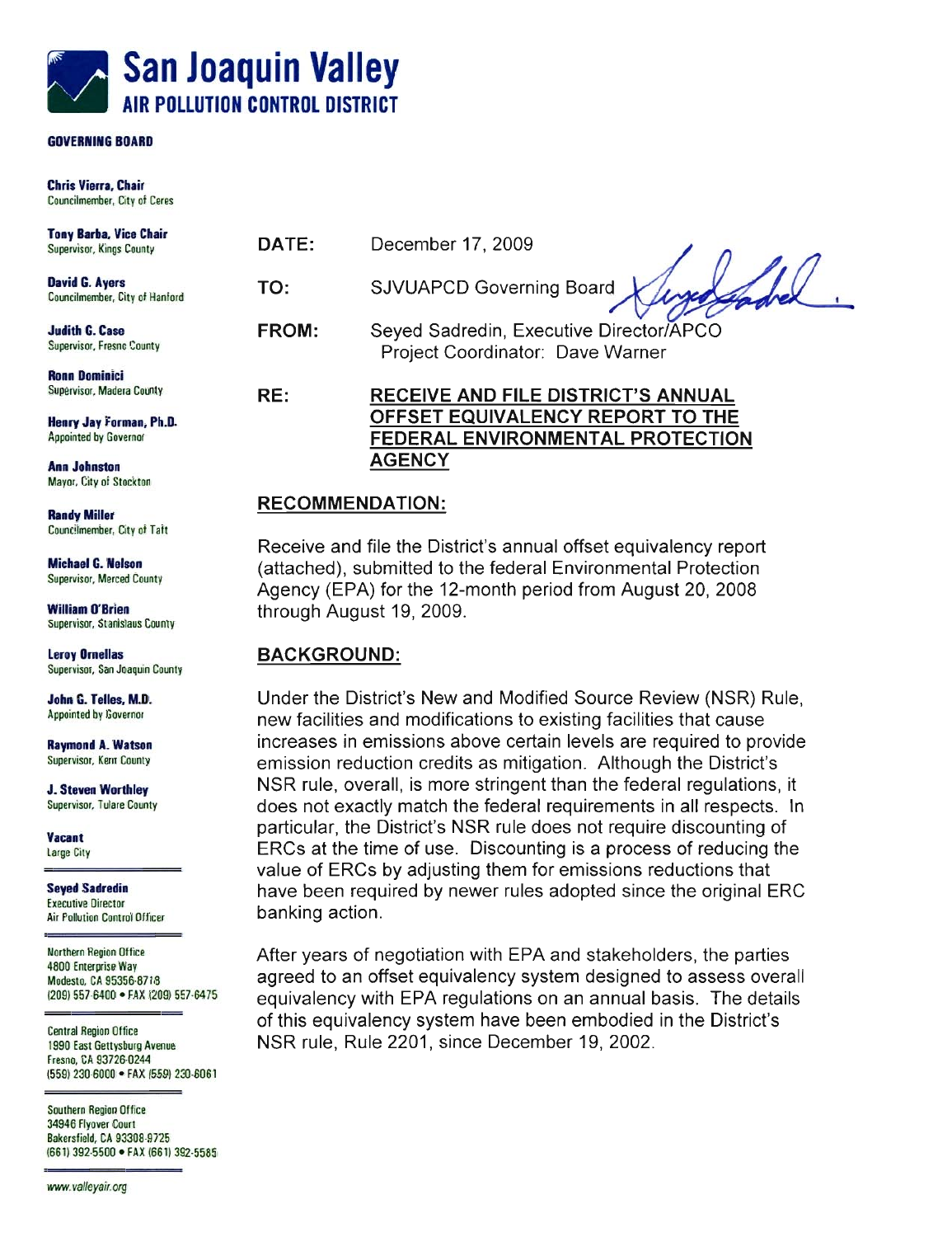SJVUAPCD Governing Board RECEIVE AND FILE DISTRICT'S ANNUAL OFFSET EQUIVALENCY REPORT TO THE FEDERAL ENVIRONMENTAL PROTECTION AGENCY December 17, 2009

#### **DISCUSSION:**

To demonstrate equivalency with the federal NSR offsetting requirements, the annual offset equivalency report must demonstrate both of the following:

- 1. The District has required an equivalent or larger amount of offsets from new and modified stationary sources as would have been required under direct implementation of federal regulations; and
- 2. The amount of reductions required by the District from new and modified stationary sources, after discounting at the time of use, equals or exceeds the amount of ERCs required under federal regulations.

The concept of an equivalency demonstration is only possible because the District's NSR program is, in several ways, more stringent than the federal requirements. Under federal NSR, offsets are only required for new major sources and major modifications to existing sources. For instance, for nitrogen oxides (NOx) and volatile organic compounds (VOC), the federal offsetting requirements would have been triggered at facility emission levels of 25 tons per year. In contrast, the District's NSR rule, as mandated by the California Clean Air Act, requires offsets for facilities emitting 10 tons per year of NOx or VOC. In addition to requiring offsets from smaller sources, the District's program is more stringent than the federal program in other ways, allowing for further credits towards the equivalency demonstration. Additional reductions that go beyond federal requirements and are therefore used by the District to show equivalency include the following:

- Higher offset ratios
- Extra discounting of credits at the time of banking
- Reductions from application of BACT to existing minor sources
- "Orphan" shutdowns (reductions fromfacility shutdowns for which ERCs  $\bullet$ are not granted to the owner)

During this reporting period, there was one project that constituted either a new major source or a federal major modification. As shown in the attached report, reductions required by the District exceed the amount required under the federal regulations.

Although equivalency was shown for this reporting period, future equivalency demonstrations will be more difficult due to the following:

• Expected re-designation as an extreme ozone non-attainment area. This action will lower the major source and federal offsetting requirement thresholds for NOx and VOC from the current 25 tons per year to 10 tons per year. As the federal offset threshold will be the same as the District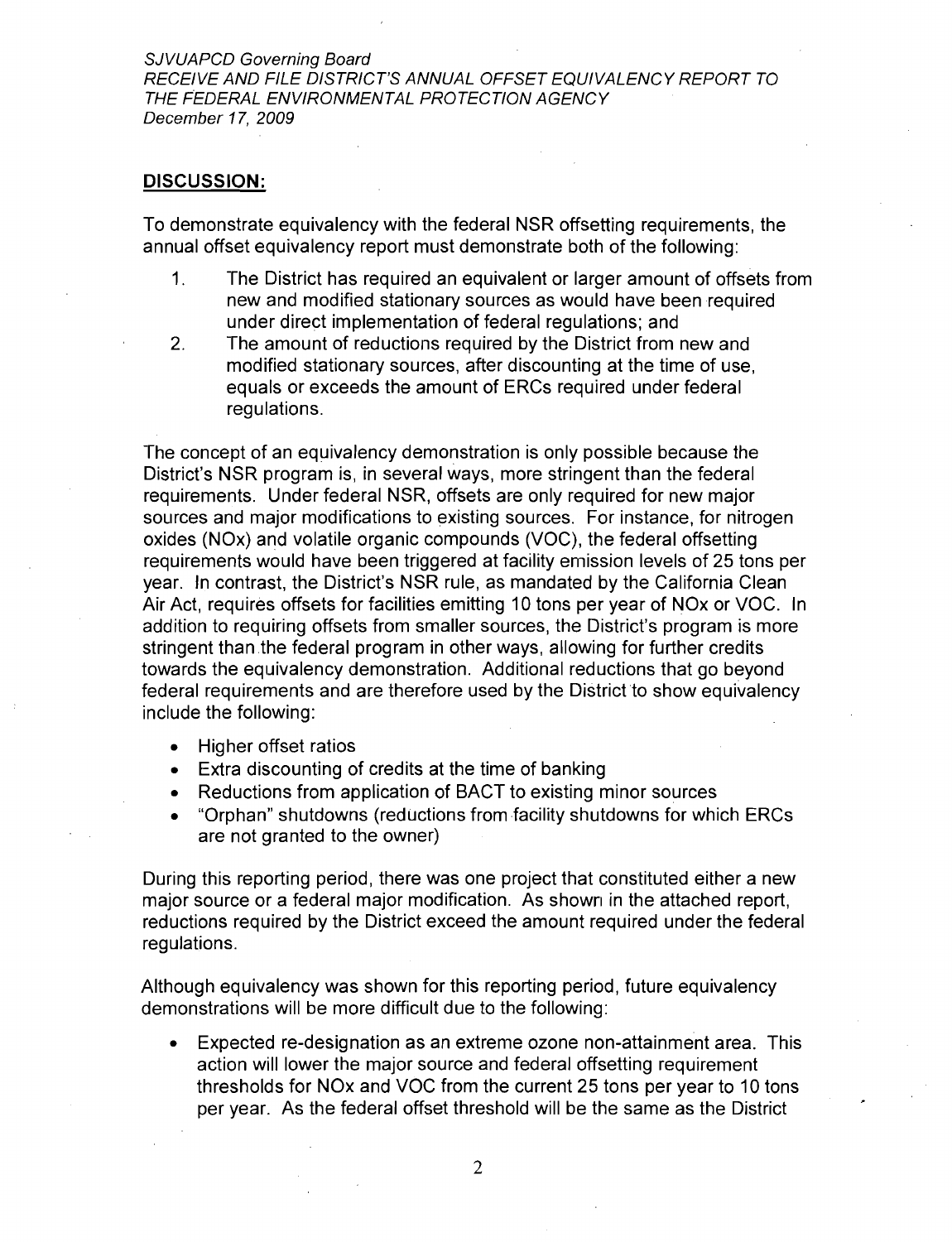#### SJVUAPCD Governing Board RECEIVE AND FILE DISTRICT'S ANNUAL OFFSET EQUIVALENCY REPORT TO THE FEDERAL ENVIRONMENTAL PROTECTION AGENCY December 17, 2009

offset threshold for these pollutants, this removes one area where the District's rule was more stringent, and leaves less reductions that can be claimed in the equivalency report.

- Permit actions in the next tracking year that trigger major modifications for all criteria pollutants.
- Continued development of additional rules by the District will limit the  $\bullet$ quantity of surplus reductions available for the equivalency demonstration.

In pursuit of solutions to the potential shortfall in our equivalency tracking system, District staff will continue working with ERC owners and other stakeholders during the next tracking year.

Attachment: Offset Equivalency Report to EPA (7 pages)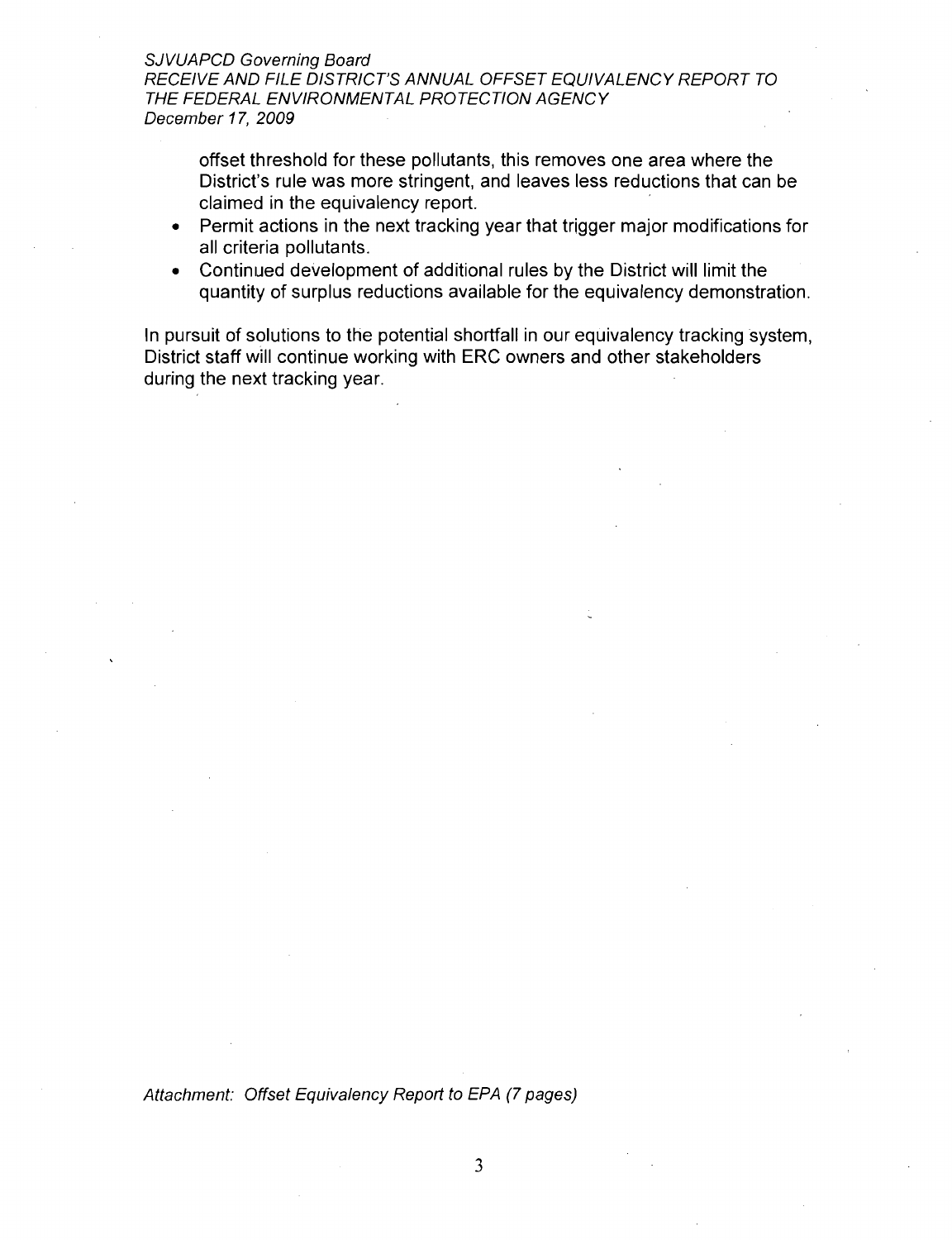

# **HEALTHY AIR LIVING"**

November 19,2009

Deborah Jordan, Director Air Division U.S. EPA, Region IX 75 Hawthorne Street San Francisco, CA 94105-3901

#### Re: Offset Equivalency Report, August **2008** - August **<sup>2009</sup>**

Dear Ms. Jordan:

As required by the District's New Source Review Rule, the District has completed an annual offset equivalency report for the twelve-month period from August 20, 2008 to August 19, 2009. The attached report incorporates the following:

- The quantity of offsets that would have been required from new major sources and major modifications to existing sources under a federal NSR program.
- The quantity of offsets actually required by the District.
- The surplus-at-time-of-use value of the emission reductions used to offset emissions increases from stationary sources.
- The quantity of shortfall or excess carry-over credits.  $\bullet$

As you can see from the attached report, the District required more offsets than would have been required under federal offset requirements, and the surplus value of the reductions used exceeded those required under federal NSR. Therefore, equivalency is demonstrated and no remedial actions are necessary.

For your information, there was one project of interest during this reporting period:

Big West of California LLC

#### **Seyed Sadredin Executive OirectorlAir Pollution Control Officer**

**Tel: (2091 557-6400 FAX: (2091 557.6475 Tet (5591 230-6000 FAX: (559) 230-6061 Tel: 661-392.5500 FAX: 661-392.5585** 

**Northern Region** . **Central Region (Main Office1 Southern Region 4800 Enterprise Way 1990 E. Gettysburg Avenue 34946 Flyover Court Modesto. CA 95356-8718 Fresno, CA 93726.0244 Bakersfield, CA 93308-9725** 

www.vallevair.org www.healthyairliving.com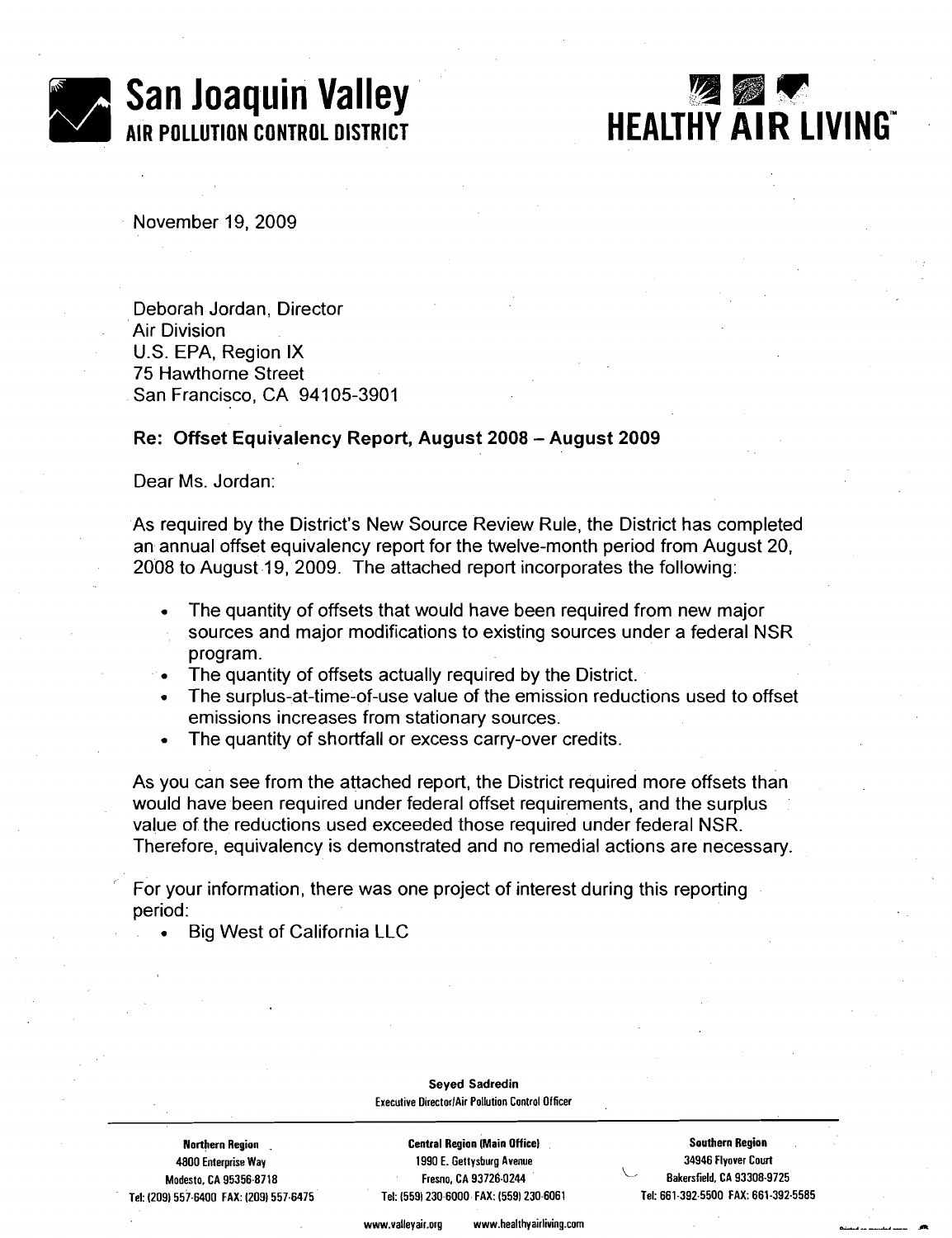Ms. Jordan Page 2

Permits for Big West of California LLC were issued by the Air District during this reporting period. Therefore, this project was included in this report as a trackable project.

Please call me at (559) 230-5900 if you have any questions regarding this matter, or if you need additional details.

Sincerely,

David Warner Director of Permit Services

cc: Mike Tollstrup, CARB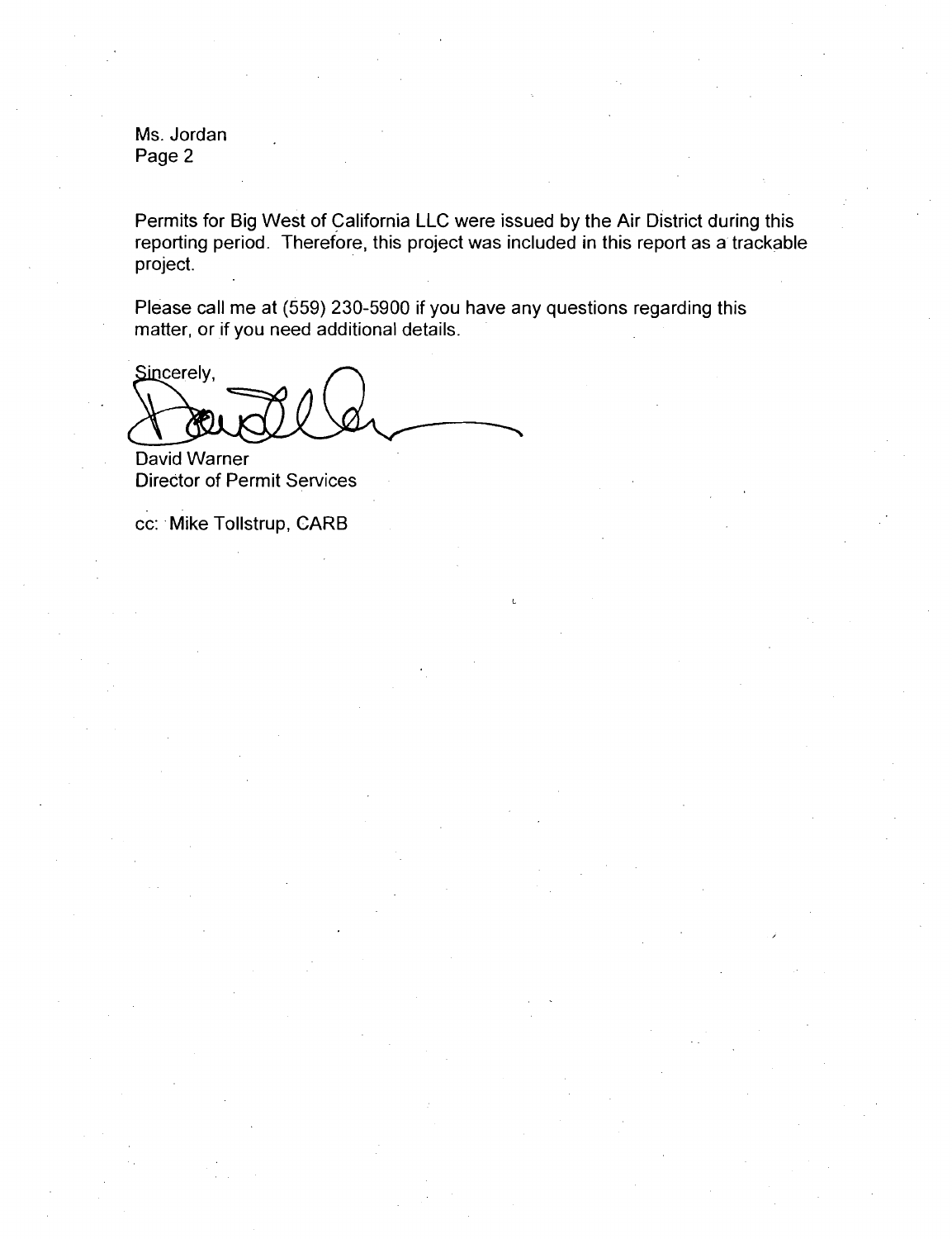# **San Joaquin Valley APCD**  Annual Offset Equivalency Report

**Summary for 812012008** through **811912009** 

|                        |                                                  |                                   |                                                        |                                                                             | Offset Requirement Equivalency * |                                                |                                             |  | Surplus at the Time of Use Equivalency* |                                                                                         |                        |                                                                                     |                                    |
|------------------------|--------------------------------------------------|-----------------------------------|--------------------------------------------------------|-----------------------------------------------------------------------------|----------------------------------|------------------------------------------------|---------------------------------------------|--|-----------------------------------------|-----------------------------------------------------------------------------------------|------------------------|-------------------------------------------------------------------------------------|------------------------------------|
| Pollutant              | <b>Number</b><br>of New<br>Major<br>Sources Mods | Number<br>-of<br>Federal<br>Major | <b>Offsets</b><br>Required<br>under<br>Federal<br>NSR* | <b>Offsets</b><br>Required Excess<br>under<br><b>District</b><br><b>NSR</b> | or<br>Shortfall<br>this Year     | Excess<br>or.<br>Shortfall<br>previous<br>Year | Total .<br><b>Excess</b><br>or<br>Shortfall |  | Shortfall<br>from<br>Previous<br>Year   | Reduction<br>(surplus at<br>the time of<br>use) used<br>for<br>equivalency<br>this year | Shortfall<br>this year | Reductions<br>eliminated<br>by<br>discounting Carry-over<br>at the time<br>of use** | Unused<br>Creditable<br>Reductions |
| <b>NOx</b>             | $\mathbf{0}$                                     | $\mathbf{0}$                      | 0.0                                                    | 298.4                                                                       | 298.4                            | 2605.0                                         | 2903.4                                      |  | 0.0                                     | 0.0                                                                                     | 0.0                    | 2987.8                                                                              | 1624.0                             |
| <b>VOC</b>             | 0                                                |                                   | 113.6                                                  | 453.8                                                                       | 340.2                            | 1044.6                                         | 1384.8                                      |  | 0.0                                     | 113.6                                                                                   | 0.0                    | 778.5                                                                               | 1790.0                             |
| <b>PM10</b>            | 0                                                |                                   | 37.1                                                   | 29.6                                                                        | $-7.5$                           | 592.5                                          | 585.0                                       |  | 0.0                                     | 37.1                                                                                    | 0.0                    | 43.0                                                                                | 1334.0                             |
| $\mathbf{C}\mathbf{O}$ | $\Omega$                                         | 0                                 | 0.0                                                    | 61.1                                                                        | 61.1                             | 125.3                                          | 186.4                                       |  | 0.0                                     | 0.0                                                                                     | . 0.0                  | 110.7                                                                               | 110.0                              |
| SOx                    | $\Omega$                                         | 0                                 | 0.0                                                    | 478.0                                                                       | 478.0                            | 920.1                                          | 1398.1                                      |  | 0.0                                     | 0.0                                                                                     | 0.0                    | 52.0                                                                                | 1800.0                             |
|                        |                                                  |                                   |                                                        |                                                                             |                                  |                                                |                                             |  |                                         |                                                                                         |                        |                                                                                     |                                    |

\* **AII numbers are in Tons per Year** 

\*\* Total quantity of discount since initiating tracking in August 2001

#### **11/16/2009 3:07:53 PM (1 1/16/2009 data run)**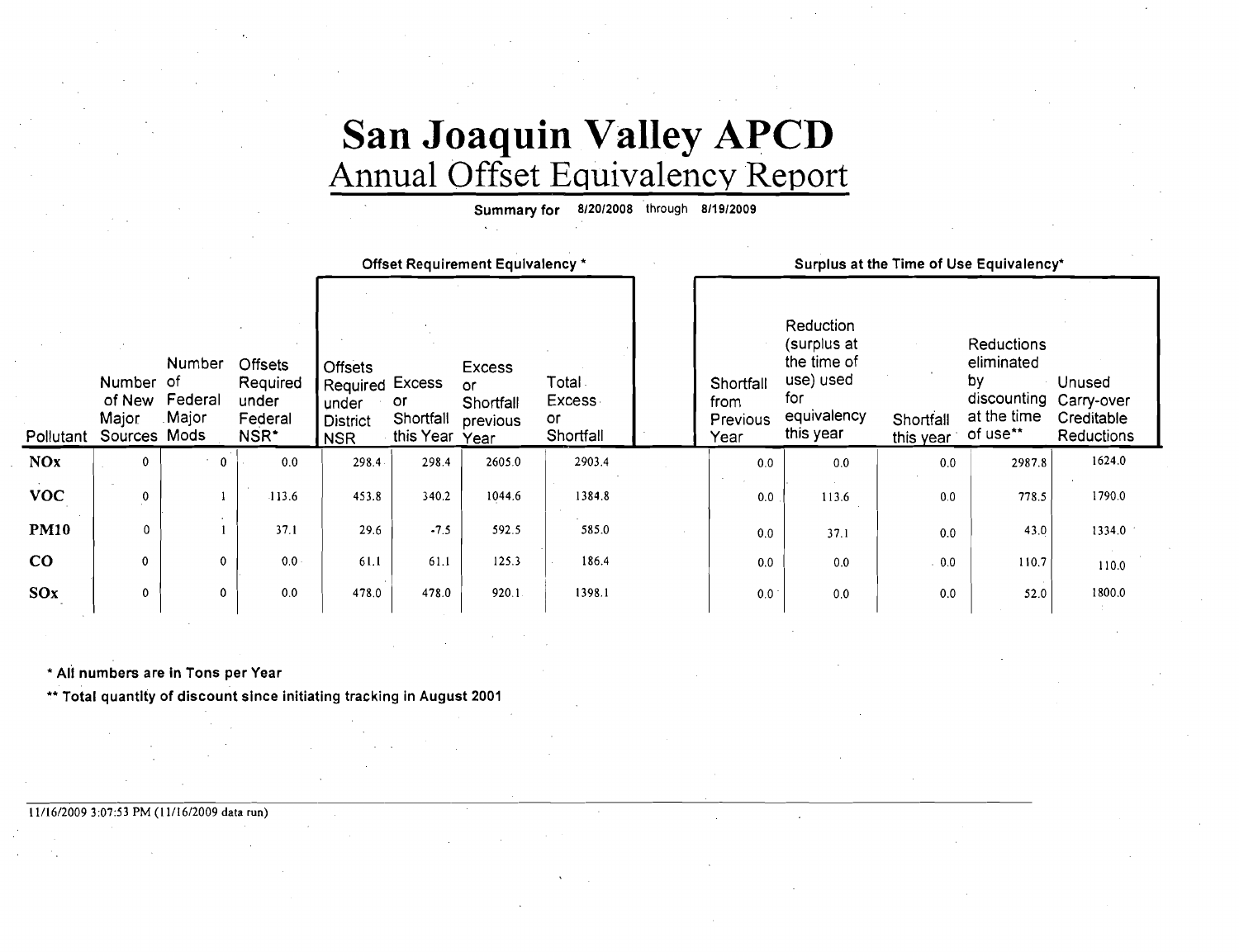# **San Joaquin Valley APCD Annual Offset Equivalency Report** - **Detail**

**Transaction details for 8/20/2008 through 8/19/2009** 

### **Pollutant Company Nanie and Address**

### **PM10**

**BIG WEST OF CA, LLC 6451 ROSEDALE** HWY **(AREA 1** & **2), BAKERSFIELD** 

|                            |                   | Surplus at the time of use Reductions Used to Mitigate this Increase |                                           |                |             |  |  |  |
|----------------------------|-------------------|----------------------------------------------------------------------|-------------------------------------------|----------------|-------------|--|--|--|
| <b>Tracking ID for ATC</b> | Fed Offsets Req'd |                                                                      | <b>ATC Date Tracking ID for Reduction</b> | Credit $(t/y)$ | Time of Use |  |  |  |
| 2009-S-1061149-4504-0      | 37.1              | 7/28/2009                                                            | 2010-S-1084518-4500-1                     | 4.1            | 7/28/2009   |  |  |  |
| 2009-S-1061149-4504-0      | 33.0              | 7/28/2009                                                            | 2008-C-8881725-3555-1                     | 0.1            | 7/28/2009   |  |  |  |
| 2009-S-1061149-4504-0      | 32.9              | 7/28/2009                                                            | 2008-C-8881725-3556-1                     | 0.1            | 7/28/2009   |  |  |  |
| 2009-S-1061149-4504-0      | 32.8              | 7/28/2009                                                            | 2008-C-8881725-3554-1                     | 0.1            | 7/28/2009   |  |  |  |
| 2009-S-1061149-4504-0      | 32.7              | 7/28/2009                                                            | 2008-C-8881725-3557-1                     | 0.1            | 7/28/2009   |  |  |  |
| 2009-S-1061149-4504-0      | 32.6              | 7/28/2009                                                            | 2008-C-8881725-3558-1                     | 0.1            | 7/28/2009   |  |  |  |
| 2009-S-1061149-4504-0      | 32.5              | 7/28/2009                                                            | 2008-C-8881759-3600-1                     | 0.1            | 7/28/2009   |  |  |  |
| 2009-S-1061149-4504-0      | 32.4              | 7/28/2009                                                            | 2008-C-8881759-3599-1                     | 0.1            | 7/28/2009   |  |  |  |
| 2009-S-1061149-4504-0      | 32.3              | 7/28/2009                                                            | 2008-C-8881759-3604-1                     | 0.2            | 7/28/2009   |  |  |  |
| 2009-S-1061149-4504-0      | 32.1              | 7/28/2009                                                            | 2008-C-8881759-3597-1                     | 0.1            | 7/28/2009   |  |  |  |
| 2009-S-1061149-4504-0      | 32.0              | 7/28/2009                                                            | 2008-C-8881759-3607-1                     | 0.2            | 7/28/2009   |  |  |  |
| 2009-S-1061149-4504-0      | 31.8              | 7/28/2009                                                            | 2008-C-8881759-3606-1                     | 0.2            | 7/28/2009   |  |  |  |
| 2009-S-1061149-4504-0      | 31.6              | 7/28/2009                                                            | 2008-C-8881759-3608-1                     | 0.2            | 7/28/2009   |  |  |  |
| 2009-S-1061149-4504-0      | 31.4              | 7/28/2009                                                            | 2008-C-8881759-3609-1                     | 0.2            | 7/28/2009   |  |  |  |
| 2009-S-1061149-4504-0      | 31.2              | 7/28/2009                                                            | 2008-C-8881759-3601-1                     | 0.1            | 7/28/2009   |  |  |  |
| 2009-S-1061149-4504-0      | 31.1              | 7/28/2009                                                            | 2008-C-8881759-3598-1                     | 0.1            | 7/28/2009   |  |  |  |
| 2009-S-1061149-4504-0      | 31.0              | 7/28/2009                                                            | 2008-C-8881759-3605-1                     | 0.2            | 7/28/2009   |  |  |  |
| 2009-S-1061149-4504-0      | 30.8              | 7/28/2009                                                            | 2008-C-8881729-3569-1                     | 0.1            | 7/28/2009   |  |  |  |
| 2009-S-1061149-4504-0      | $30.7 -$          | 7/28/2009                                                            | 2008-C-8881759-3596-1                     | 0.1            | 7/28/2009   |  |  |  |
| 2009-S-1061149-4504-0      | 30.6              | 7/28/2009                                                            | 2008-C-8881757-3595-1                     | 0.1            | 7/28/2009   |  |  |  |
| 2009-S-1061149-4504-0      | 30.5              | 7/28/2009                                                            | 2008-C-8881724-3552-1                     | 0.1            | 7/28/2009   |  |  |  |
| 2009-S-1061149-4504-0      | 30.4              | 7/28/2009                                                            | 2008-C-8881761-3611-1                     | 0.1            | 7/28/2009   |  |  |  |
| 2009-S-1061149-4504-0      | 30.3              | 7/28/2009                                                            | 2008-C-8881762-3613-1                     | 0.1            | 7/28/2009   |  |  |  |
| 2009-S-1061149-4504-0      | 30.2              | 7/28/2009                                                            | 2008-C-8881761-3612-1                     | 0.2            | 7/28/2009   |  |  |  |
| 2009-S-1061149-4504-0      | 30.0              | 7/28/2009                                                            | 2008-C-8881763-3614-1                     | 0.1            | 7/28/2009   |  |  |  |
| 2009-S-1061149-4504-0      | 29.9              | 7/28/2009                                                            | 2008-C-8881775-3616-1                     | 0,1            | 7/28/2009   |  |  |  |
| 2009-S-1061149-4504-0      | 29.8              | 7/28/2009                                                            | 2008-C-8881776-3619-1                     | 0.1            | 7/28/2009   |  |  |  |
| 2009-S-1061149-4504-0      | 29.7              | 7/28/2009                                                            | 2008-C-8881775-3617-1                     | 0.1            | 7/28/2009   |  |  |  |
| 2009-S-1061149-4504-0      | 29.6              | 7/28/2009                                                            | 2008-C-8881761-3610-1                     | 0.1            | 7/28/2009   |  |  |  |
| 2009-S-1061149-4504-0      | 29.5              | 7/28/2009                                                            | 2008-C-8881778-3620-1                     | 0.1            | 7/28/2009   |  |  |  |
| 2009-S-1061149-4504-0      | 29.4              | 7/28/2009                                                            | 2008-C-8881805-3623-1                     | 0.1            | 7/28/2009   |  |  |  |
| 2009-S-1061149-4504-0      | 29.3              | 7/28/2009                                                            | 2008-C-8881799-3622-1                     | 0.1            | 7/28/2009   |  |  |  |
|                            |                   |                                                                      |                                           |                |             |  |  |  |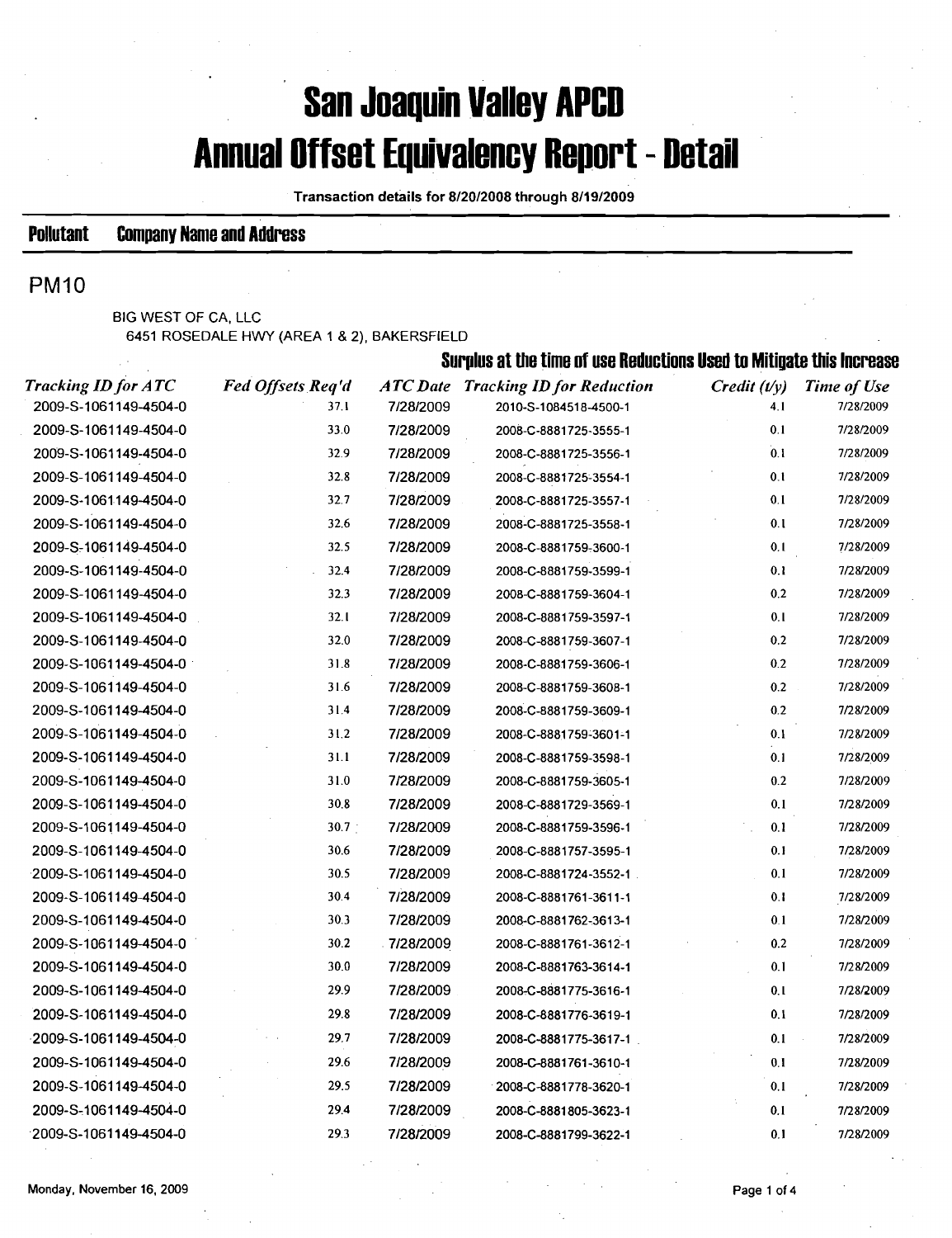| <b>Pollutant</b> | <b>Company Name and Address</b> |         |           |                       |         |           |
|------------------|---------------------------------|---------|-----------|-----------------------|---------|-----------|
|                  | 2009-S-1061149-4504-0           | 29.2    | 7/28/2009 | 2008-C-8881759-3603-1 | 0.2     | 7/28/2009 |
|                  | 2009-S-1061149-4504-0           | 29.0    | 7/28/2009 | 2008-C-8881783-3621-1 | 0.1     | 7/28/2009 |
|                  | 2009-S-1061149-4504-0           | $-28.9$ | 7/28/2009 | 2008-C-8881811-3624-1 | 0.1     | 7/28/2009 |
|                  | 2009-S-1061149-4504-0           | 28.8    | 7/28/2009 | 2008-C-8881759-3602-1 | 0.1     | 7/28/2009 |
|                  | 2009-S-1061149-4504-0           | 28.7    | 7/28/2009 | 2008-C-8881811-3625-1 | 0.1     | 7/28/2009 |
|                  | 2009-S-1061149-4504-0           | 28.6    | 7/28/2009 | 2008-C-8881811-3626-1 | 0.1     | 7/28/2009 |
|                  | 2009-S-1061149-4504-0           | 28.5    | 7/28/2009 | 2008-C-8881729-3568-1 | 0.1     | 7/28/2009 |
|                  | 2009-S-1061149-4504-0           | 28.4    | 7/28/2009 | 2008-C-8881725-3553-1 | 0.1     | 7/28/2009 |
|                  | 2009-S-1061149-4504-0           | 28.3    | 7/28/2009 | 2008-C-8881812-3632-1 | 0.1     | 7/28/2009 |
|                  | 2009-S-1061149-4504-0           | 28.2    | 7/28/2009 | 2008-C-8881729-3570-1 | 0.1     | 7/28/2009 |
|                  | 2009-S-1061149-4504-0           | 28.1    | 7/28/2009 | 2008-C-8881813-3633-1 | 0.1     | 7/28/2009 |
|                  | 2009-S-1061149-4504-0           | 28.0    | 7/28/2009 | 2008-C-8881812-3631-1 | 0.1     | 7/28/2009 |
|                  | 2009-S-1061149-4504-0           | 27.9    | 7/28/2009 | 2008-C-8881746-3586-1 | 0.1     | 7/28/2009 |
|                  | 2009-S-1061149-4504-0           | 27.8    | 7/28/2009 | 2008-C-8881715-3548-1 | 0.1     | 7/28/2009 |
|                  | 2009-S-1061149-4504-0           | 27.7    | 7/28/2009 | 2008-C-8881716-3549-1 | 0.1     | 7/28/2009 |
|                  | 2009-S-1061149-4504-0           | 27.6    | 7/28/2009 | 2008-C-8881715-3547-1 | 0.1     | 7/28/2009 |
|                  | 2009-S-1061149-4504-0           | 27.5    | 7/28/2009 | 2008-C-8881729-3571-1 | 0.1     | 7/28/2009 |
|                  | 2009-S-1061149-4504-0           | 27.4    | 7/28/2009 | 2008-C-8881812-3629-1 | 0.1     | 7/28/2009 |
|                  | 2009-S-1061149-4504-0           | 27.3    | 7/28/2009 | 2008-C-8881715-3540-1 | 0.1     | 7/28/2009 |
|                  | 2009-S-1061149-4504-0           | 27.2    | 7/28/2009 | 2008-C-8881715-3539-1 | 0.1     | 7/28/2009 |
|                  | 2009-S-1061149-4504-0           | 27.1    | 7/28/2009 | 2008-C-8881715-3541-1 | 0.1     | 7/28/2009 |
|                  | 2009-S-1061149-4504-0           | 27.0    | 7/28/2009 | 2008-C-8881715-3542-1 | 0.1     | 7/28/2009 |
|                  | 2009-S-1061149-4504-0           | 26.9    | 7/28/2009 | 2008-C-8881879-3662-1 | 0.1     | 7/28/2009 |
|                  | 2009-S-1061149-4504-0           | 26.8    | 7/28/2009 | 2008-C-8881878-3661-1 | 0.2     | 7/28/2009 |
|                  | 2009-S-1061149-4504-0           | 26.6    | 7/28/2009 | 2008-C-8881715-3538-1 | 0.1     | 7/28/2009 |
|                  | 2009-S-1061149-4504-0           | 26.5    | 7/28/2009 | 2008-C-8881715-3543-1 | 0.1     | 7/28/2009 |
|                  | 2009-S-1061149-4504-0           | 26.4    | 7/28/2009 | 2008-C-8881879-3664-1 | 0.1     | 7/28/2009 |
|                  | 2009-S-1061149-4504-0           | 26.3    | 7/28/2009 | 2008-C-8881879-3663-1 | 0.1     | 7/28/2009 |
|                  | 2009-S-1061149-4504-0           | 26.2    | 7/28/2009 | 2008-C-8881879-3665-1 | 0.1     | 7/28/2009 |
|                  | 2009-S-1061149-4504-0           | 26.1    | 7/28/2009 | 2008-C-8881879-3666-1 | 0.1     | 7/28/2009 |
|                  | 2009-S-1061149-4504-0           | 26.0    | 7/28/2009 | 2004-N-9994531-1384-1 | 0.8     | 7/28/2009 |
|                  | 2009-S-1061149-4504-0           | 25.2    | 7/28/2009 | 2008-C-8881878-3660-1 | 0.1     | 7/28/2009 |
|                  | 2009-S-1061149-4504-0           | 25.1    | 7/28/2009 | 2008-C-8881878-3659-1 | 0.1     | 7/28/2009 |
|                  | 2009-S-1061149-4504-0           | 25.0    | 7/28/2009 | 2008-C-8881878-3658-1 | 0.1     | 7/28/2009 |
|                  | 2009-S-1061149-4504-0           | 24.9    | 7/28/2009 | 2008-C-8881812-3627-1 | 0.1     | 7/28/2009 |
|                  | 2009-S-1061149-4504-0           | 24.8    | 7/28/2009 | 2008-C-8881748-3590-1 | 0.1     | 7/28/2009 |
|                  | 2009-S-1061149-4504-0           | 24.7    | 7/28/2009 | 2004-N-9994806-1386-1 | $0.1$ . | 7/28/2009 |
|                  | 2009-S-1061149-4504-0           | 24.6    | 7/28/2009 | 2008-C-8881849-3645-1 | 0.1     | 7/28/2009 |
|                  | 2009-S-1061149-4504-0           | 24.5    | 7/28/2009 | 2004-N-9994892-1388-1 | 0.8     | 7/28/2009 |
|                  | 2009-S-1061149-4504-0           | 23.7    | 7/28/2009 | 2004-N-9994787-1385-1 | 0.2     | 7/28/2009 |
|                  | 2009-S-1061149-4504-0           | 23.5    | 7/28/2009 | 2008-C-8881844-3643-1 | 0.1     | 7/28/2009 |
|                  | 2009-S-1061149-4504-0           | 23.4    | 7/28/2009 | 2008-C-8881844-3644-1 | 0.1     | 7/28/2009 |
|                  | 2009-S-1061149-4504-0           | 23.3    | 7/28/2009 | 2004-S-9992695-1377-1 | 0.1     | 7/28/2009 |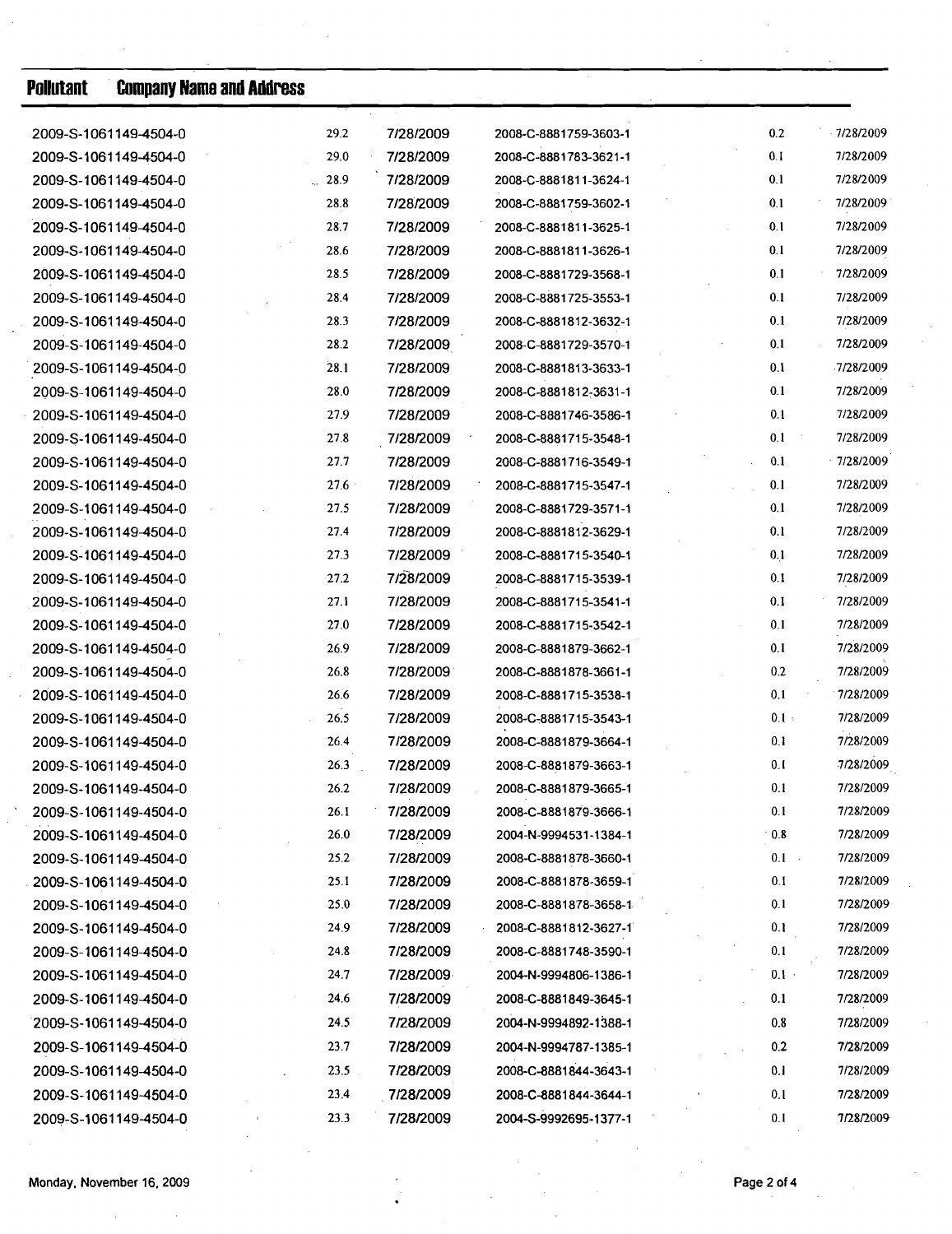| <b>Pollutant</b>      | <b>Company Name and Address</b> |      |           |                                                           |         |            |
|-----------------------|---------------------------------|------|-----------|-----------------------------------------------------------|---------|------------|
| 2009-S-1061149-4504-0 |                                 | 23.2 | 7/28/2009 | 2004-S-9990252-1439-1                                     | 0.2     | 7/28/2009  |
| 2009-S-1061149-4504-0 |                                 | 23.0 | 7/28/2009 | 2005-S-9993346-1691-1                                     | 0.6     | 7/28/2009  |
| 2009-S-1061149-4504-0 |                                 | 22.5 | 7/28/2009 | 2005-S-9992788-1556-2                                     | 0.8     | 7/28/2009  |
| 2009-S-1061149-4504-0 |                                 | 21.7 | 7/28/2009 | 2005-S-9993510-1633-1                                     | 9.1     | 7/28/2009  |
| 2009-S-1061149-4504-0 |                                 | 12.6 | 7/28/2009 | 2005-N-9994620-1573-1                                     | 0.1     | 7/28/2009  |
| 2009-S-1061149-4504-0 |                                 | 12.5 | 7/28/2009 | 2008-C-8881702-3528-1                                     | 0.1     | 7/28/2009  |
| 2009-S-1061149-4504-0 |                                 | 12.4 | 7/28/2009 | 2005-S-9993510-1633-2                                     | $0.6$ . | 7/28/2009  |
| 2009-S-1061149-4504-0 |                                 | 11.8 | 7/28/2009 | 2005-S-9993758-1487-1                                     | 0.1     | 7/28/2009  |
| 2009-S-1061149-4504-0 |                                 | 11.7 | 7/28/2009 | 2008-C-8881863-3651-1                                     | 0.1     | 7/28/2009  |
| 2009-S-1061149-4504-0 |                                 | 11.6 | 7/28/2009 | 2004-S-9993976-1453-1                                     | 1.3     | 7/28/2009  |
| 2009-S-1061149-4504-0 |                                 | 10.3 | 7/28/2009 | 2008-C-8881713-3533-1                                     | 0.1     | 7/28/2009  |
| 2009-S-1061149-4504-0 |                                 | 10.2 | 7/28/2009 | 2008-C-8881713-3534-1                                     | 0.1     | 7/28/2009  |
| 2009-S-1061149-4504-0 |                                 | 10.1 | 7/28/2009 | 2008-C-8881706-3531-1                                     | 0.1     | .7/28/2009 |
| 2009-S-1061149-4504-0 |                                 | 10.0 | 7/28/2009 | 2008-C-8881715-3544-1                                     | 0.1     | 7/28/2009  |
| 2009-S-1061149-4504-0 |                                 | 9.9  | 7/28/2009 | 2008-C-8881698-3525-1                                     | 0.1     | 7/28/2009  |
| 2009-S-1061149-4504-0 |                                 | 9.8  | 7/28/2009 | 2008-C-8881702-3526-1                                     | 0.1     | 7/28/2009  |
| 2009-S-1061149-4504-0 |                                 | 9.7  | 7/28/2009 | 2008-C-8881698-3524-1                                     | 0.1     | 7/28/2009  |
| 2009-S-1061149-4504-0 |                                 | 9.6  | 7/28/2009 | 2006-N-9994803-1825-1                                     | 0.4     | 7/28/2009  |
| 2009-S-1061149-4504-0 |                                 | 9.2  | 7/28/2009 | 2008-C-8881697-3523-1                                     | 0.1     | 7/28/2009  |
| 2009-S-1061149-4504-0 |                                 | 9.1  | 7/28/2009 | 2008-C-8881702-3529-1                                     | 0.1     | 7/28/2009  |
| 2009-S-1061149-4504-0 |                                 | 9.0  | 7/28/2009 | 2008-C-8881702-3527-1                                     | 0.1     | 7/28/2009  |
| 2009-S-1061149-4504-0 |                                 | 8.9  | 7/28/2009 | 2006-S-9993517-1783-1                                     | 1.4     | 7/28/2009  |
| 2009-S-1061149-4504-0 |                                 | 7.6  | 7/28/2009 | 2008-C-8881697-3522-1                                     | 0.1     | 7/28/2009  |
| 2009-S-1061149-4504-0 |                                 | 7.5  | 7/28/2009 | 2005-N-1032011-1750-1                                     | 0.1     | 7/28/2009  |
| 2009-S-1061149-4504-0 |                                 | 7.4  | 7/28/2009 | 2005-N-1040727-1744-1                                     | 1.1     | 7/28/2009  |
| 2009-S-1061149-4504-0 |                                 | 6.3  | 7/28/2009 | 2006-N-9990878-1771-1                                     | 1,1     | 7/28/2009  |
| 2009-S-1061149-4504-0 |                                 | 5.1  | 7/28/2009 | 2007-C-9990777-2182-1                                     | 0.9     | 7/28/2009  |
| 2009-S-1061149-4504-0 |                                 | 4.3  | 7/28/2009 | 2007-C-9991574-2364-1.                                    | 0.2     | 7/28/2009  |
| 2009-S-1061149-4504-0 |                                 | 4.1  | 7/28/2009 | 2006-C-9991324-2016-1                                     | 0.7     | 7/28/2009  |
| 2009-S-1061149-4504-0 |                                 | 3.4  | 7/28/2009 | 2006-S-1043732-1922-1                                     | 2.4     | 7/28/2009  |
| 2009-S-1061149-4504-0 |                                 | 1.0  | 7/28/2009 | 2007-C-9990665-2309-1                                     | 1.0     | 7/28/2009  |
|                       |                                 |      |           | Total Reductions, this reporting period, for this project | 37.1    |            |

VOC

#### **BIG WEST OF CA, LLC 6451 ROSEDALE** HWY **(AREA 1** & **2), BAKERSFIELD**

# **Surplus at the time of use Reductions Used to Mitigate this Increase**

| <b>Tracking ID for ATC</b> | <b>Fed Offsets Req'd</b> |           | <b>ATC Date Tracking ID for Reduction</b> | $C$ redit $(t/v)$ | <b>Time of Use</b> |
|----------------------------|--------------------------|-----------|-------------------------------------------|-------------------|--------------------|
| 2009-S-1061149-4504-0      | 113.6                    | 7/28/2009 | 2010-S-1061149-4491-1                     | 10.5              | 7/28/2009          |
| 2009-S-1061149-4504-0      | 103.I                    | 7/28/2009 | 2010-S-1084518-4503-1                     | 10.0              | 7/28/2009          |
| 2009-S-1061149-4504-0      | 93.1                     | 7/28/2009 | 2007-C-9993873-2297-1                     | 5.0               | 7/28/2009          |
| 2009-S-1061149-4504-0      | 88.1                     | 7/28/2009 | 2006-C-9994158-2085-1                     | 5.0               | 7/28/2009          |
| 2009-S-1061149-4504-0      | 83.1                     | 7/28/2009 | 2006-C-9994301-2074-1                     | 1.2               | 7/28/2009          |
| 2009-S-1061149-4504-0      | 81.9                     | 7/28/2009 | 2007-N-9991043-2326-1                     | 3.7               | 7/28/2009          |